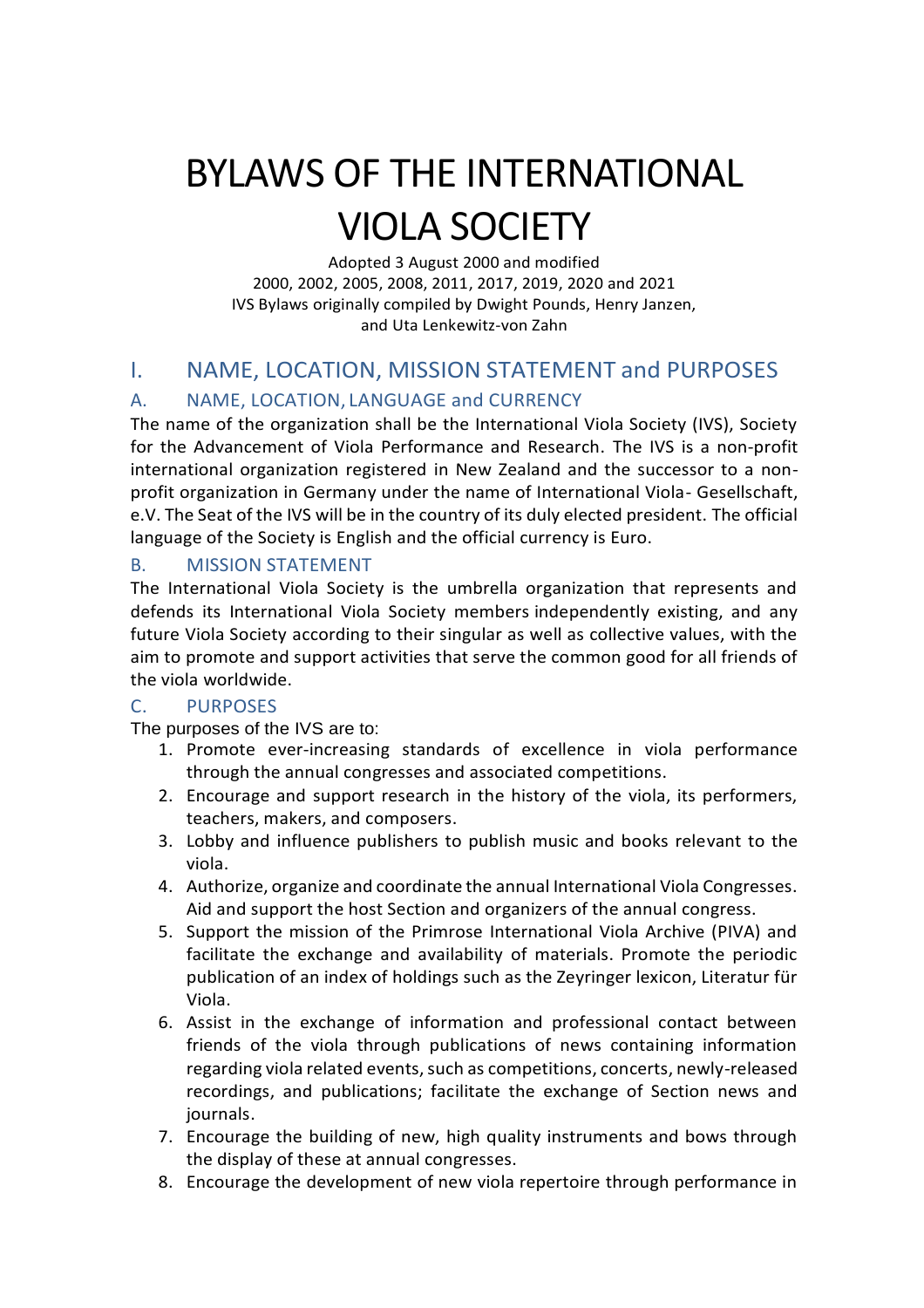recitals at congresses and competitions and promoting the publication of new music.

- 9. Encourage and promote viola events and activities in regions not represented by member Sections of the IVS, and thereby promote the development of new IVS member Sections.
- 10. Encourage viola sections in professional orchestras all over the world to organize themselves on national and international levels.

# II. STRUCTURE and PERMANENT BODIES

The permanent bodies that constitute the structure of the International Viola Society are the Assembly of Delegates, the IVS Board, and the Auditor(s).

#### A. THE ASSEMBLY OF DELEGATES

1. Composition

The Assembly of Delegates consists of representatives of Sections with IVS membership and is the highest-ranking body of the IVS.

- 2. Protocols
- a) The Assembly of Delegates meets annually, normally coinciding with annual viola congresses. Meetings are scheduled and an agenda published six weeks in advance by the IVS President. Section Presidents will receive personal invitations. Each section is permitted one official representative or delegate with one vote from the section. However, Sections whose yearly contribution is above that of most other Sections due to the number of their paying membership, will get a second vote. The IVS Board can periodically update the amount.
- b) Voting may also take place during the year in between annual congresses, which will be conducted via e-mail or other digital means. There will be a deadline for these votes, after expiry, the vote is calculated as positive, allowing the board to proceed with implementation of the decision.
- c) A simple majority of votes cast by the authorized delegates who attend the meeting determines most decisions rendered by the Assembly of Delegates. If there is a tie, the tie will be broken by the President, except in cases of elections of officers, in which case the tie will be broken by the IVS Board.
- d) Two decisions require a two-thirds majority of the votes of the delegates in attendance. These include:
	- (1). any decision to change the BYLAWS and
	- (2). the decision to dissolve the IVS.
- 3. Tasks

The Assembly of Delegates has the following tasks:

- a) to elect and discharge the IVS Board of the Society
- b) to approve the minutes of the preceding Assembly meeting and Treasurer's report
- c) to reach decisions regarding the Society's economic and working plans.
- d) to pass bills regarding the Society's order of business and order of elections
- e) to ratify or reject the recommendation of the IVS Board regarding acceptance or rejection of an application of a Section for membership.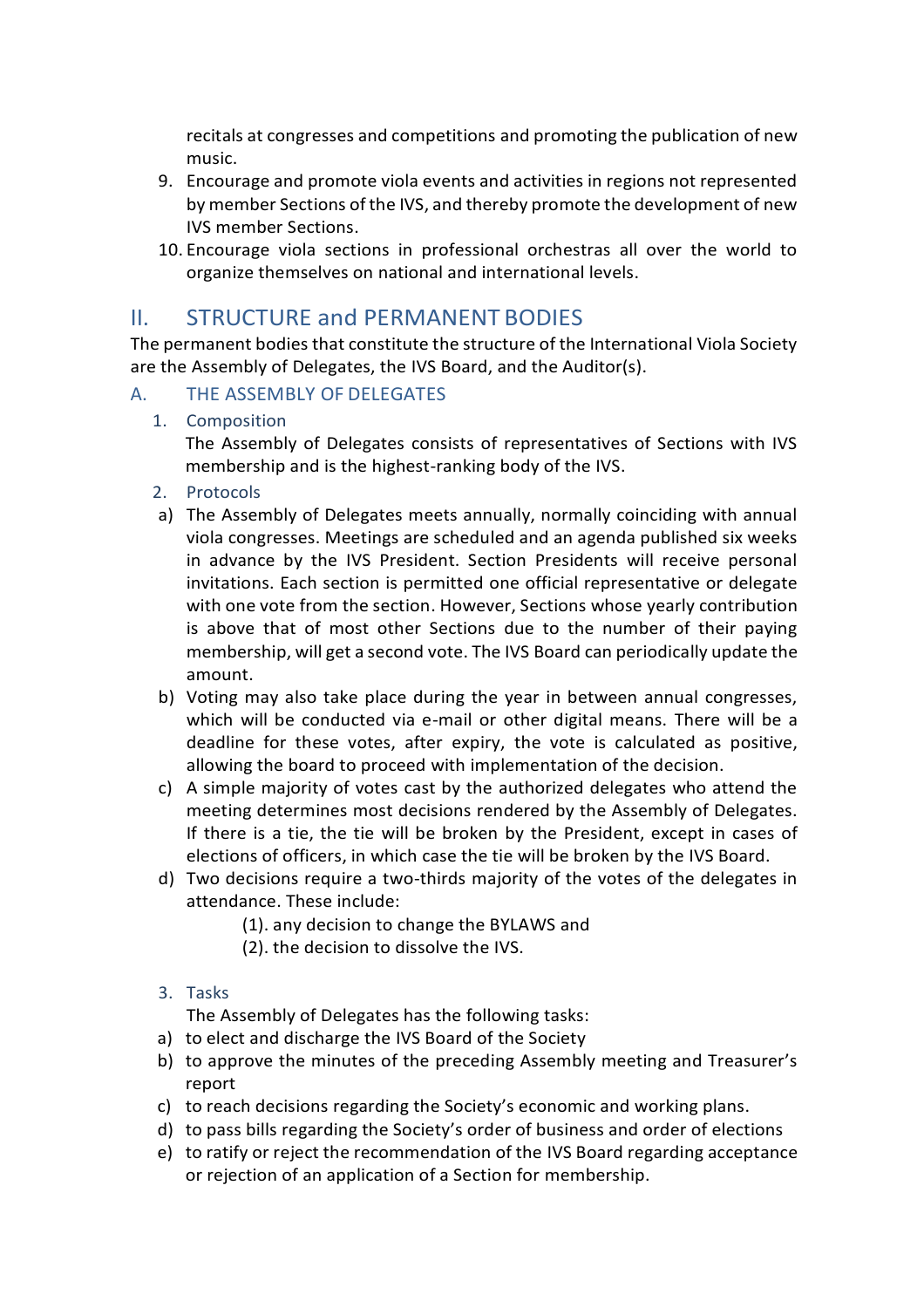#### B. THE IVS BOARD

#### 1. Composition

The IVS Board will consist of a President, Vice-President, Past President, Secretary, Treasurer, and may include two Executive Secretaries and other representatives according to agreements. Four different Sections must be represented on the IVS Board, not more than two representatives from the same section.

#### 2. Terms of Office and General Guidelines

- a) IVS Board elections will be held every three years. This election should be coordinated with Section elections to the extent possible or practical.
- b) Every effort should be made to have at least two highly qualified nominees on the ballot for each office. The preliminary ballot should be sent to each Section president prior to the election.
- c) Officers of the IVS Board are expected to make every effort within reason to attend International Viola Congresses, scheduled, and called meetings. Sources of funding to attend congresses and meeting could include:
	- IVS funds (travel assistance from IVS funds limited to a total maximum of 30% of the IVS annual income – may be granted to IVS officers upon request, after having exhausted all other possibilities)
	- the officers' home section funds where possible
	- employer or governmental contribution
	- the officers' personal funds
- d) In case of death, disability or resignation by an IVS Board officer, the other officers will appoint a successor to complete the term of office. See B.5.b. The Vice-President and B.5.c. The Past President.
- e) Members of the IVS Board shall receive no private pecuniary gain but be paid reasonable remuneration for costs incurred. This clause may not be altered while the account is held in New Zealand.
- 3. Eligibility and Restrictions to Election of Office
	- a) The President and Vice-President may not be permanent residents of the same geographical area. These geographical areas are currently recognized as; Africa, Asia, Australia/New Zealand, Europe, North America, South America.
	- b) President: Any person who has successfully served as a Section President, Vice- President or served on the IVS Board is eligible to run for IVS President.
	- c) Vice-President, Secretary: Any person who has successfully served as an officer or executive board member of a Section or has served on the IVS Board or has served as an International Viola Congress host.
	- d) Treasurer: Any person who has successfully served as an officer or executive board member of a Section, or has served on the IVS Board, or has served as an International Viola Congress host, or has a proven record of financial management skills.
	- e) Executive Secretariat and those appointed according to specific agreements: The persons appointed to these positions should possess a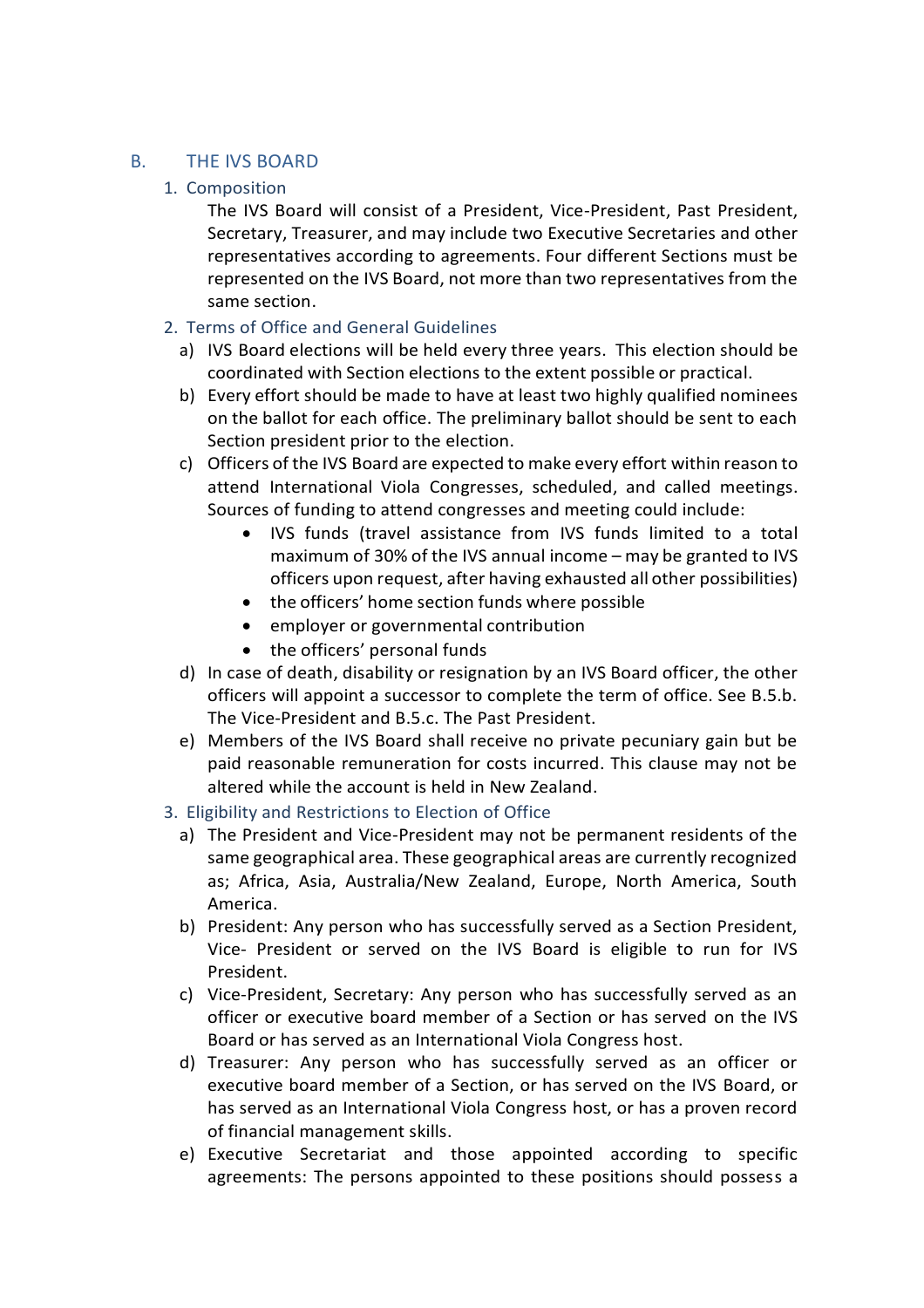unique blend of love of the viola, organizational ability, ability to communicate in English, and diplomacy to fulfill their duties. They will be selected not only on basis of their professional training, but also their ability to work successfully with the elected IVS Board members.

- f) Officers may be elected to a second consecutive term to succeed themselves for the same office. If the President is re-elected for a second term, the Past President will also serve a second consecutive term. No elected officer may be nominated or elected for a third consecutive term for the same office unless no other nominations for that office have been received.
- 4. Duties of the IVS Board

The duties of the IVS Board derive from the statement of Purposes that introduce these BYLAWS. The Sections have primary responsibility for their fulfillment excepting of those that are international in nature or function.

- 5. Duties of the Officers of the IVS Board
	- a) The President:
		- 1. The President shall perform all duties incidental to his/her office and such other duties as may be delegated by the Assembly of Delegates.
		- 2. Except where otherwise directed by the BYLAWS of Assembly of Delegates, shall be the Chief Executive officer of the Society.
		- 3. Shall preside at all meetings.
		- 4. Has the right—and if requested by two or more members- the duty to call a meeting of the IVS Board.
		- 5. Shall be responsible for maintaining liaison between the IVS Board Officers, the Section Presidents and affiliated societies.
		- 6. Shall initiate new programs and oversee the well-being of the Society.
		- 7. Shall, in decisions based on a majority vote, decide a tie, except in elections of officers.
		- 8. Shall, together with the Treasurer approve amounts in writing that exceed €200 or the equivalent in another currency.
		- 9. If possible, shall review the reports of the Executive Secretariat before they are submitted to the IVS Board, the Assembly of Delegates, the Section Presidents and editors of the Section Newsletters and Journals.
		- 10. Shall issue a call for nominations for the awards of the Society to members of the IVS Board.
		- 11. Shall in case the Secretary has been nominated for the position of President, Vice-President, Secretary or Treasurer, appoint another person to serve as the Director of Elections.
	- b) The Vice-President
		- 1. The Vice-President, during the absence, incapacity, or disability of the President, shall exercise all the functions of the President and, when so acting, shall have the powers of the President and shall be subject to all the duties of and restrictions upon the President.
		- 2. In the event that the Office of the President becomes vacant before the conclusion of the elected term, the Vice-President shall succeed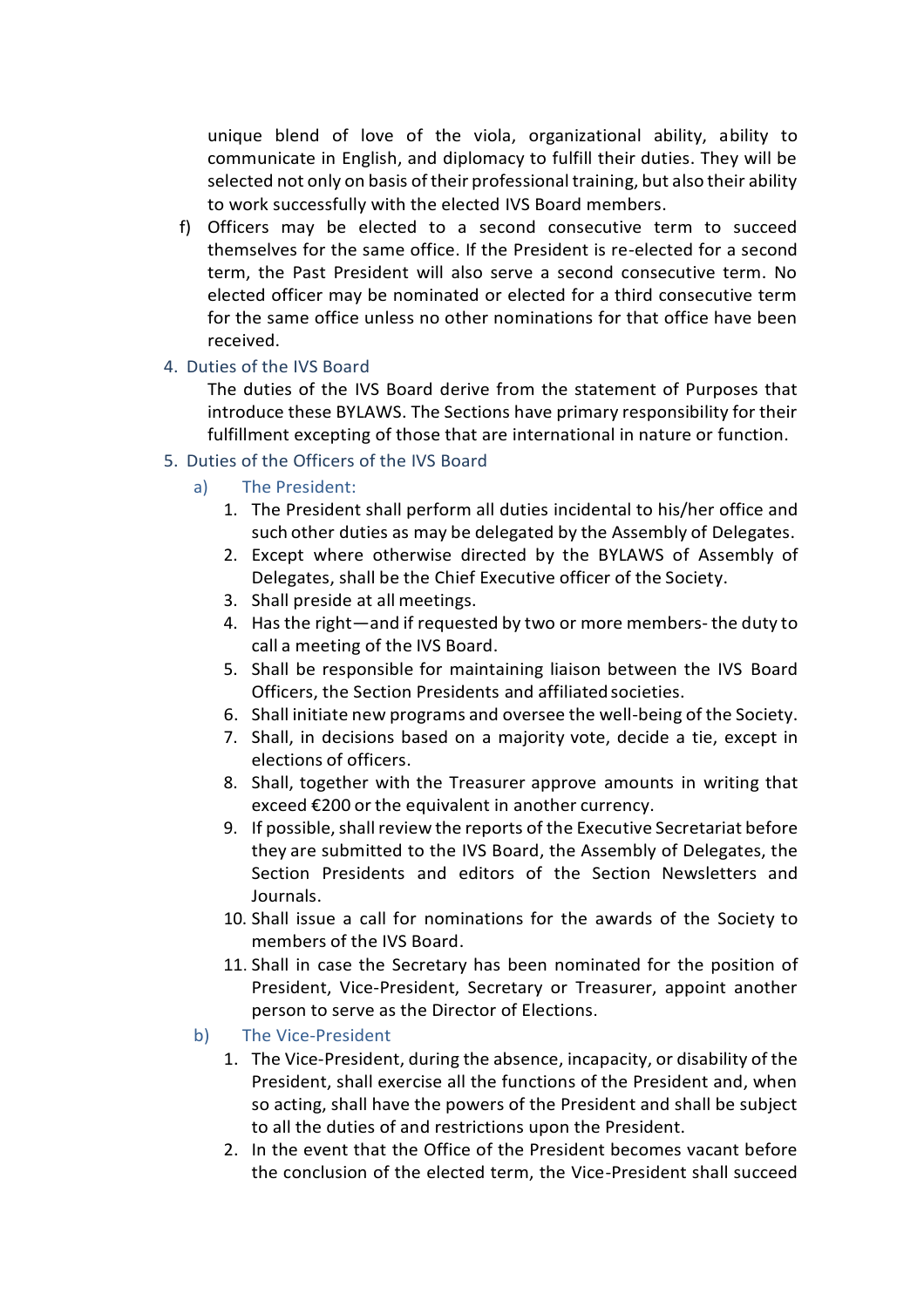to that office.

- 3. The Vice-President shall also have other powers and discharge other such duties as assigned that office by the President and or Assembly of Delegates.
- c) The Past President
	- 1. The Past President shall serve as the primary advisor to the IVS Board, providing insights and suggestions based upon precedent and experience within the context of the Society's organizational history, and ensuring a source of continuity from one elected board of officers to the next.
	- 2. If a Past President cannot serve in this capacity, the IVS Board will first consider an officer from the previous IVS Board to fill this position before appointing a successor. The person appointed will be known as the Acting Past President.
- d) The Secretary
	- 1. The Secretary shall record the minutes of the meeting and distribute them to any IVS Board members absent and national section presidents.
	- 2. Shall keep the minutes of the meeting of the Assembly of Delegates and IVS Board and maintain membership records.
	- 3. Shall attend to such correspondence as may be assigned, to perform all other duties incidental to the office.
	- 4. Shall attend to the giving and serving of notices on behalf of the Society.
	- 5. Shall keep books, records, and papers of the Society.
	- 6. Shall be responsible for mailing notices of IVS Board elections and the official ballots in accordance with the Election Guidelines and Procedures as posted on the IVS website, approved by the Assembly of Delegates.
- e) The Treasurer:
	- 1. The Treasurer shall have the care and custody of all the funds and securities of the Society and shall deposit funds in the name of the Society in a bank or trust company selected by the IVS Board.
	- 2. Shall sign all cheques, drafts, notes, and orders for payment of money and shall pay out and dispose of funds and receipts and disbursements which shall be posted in the books of the Society.
	- 3. Shall, with the President be required to approve amounts in writing that exceed €200 or the equivalent in another currency.
	- 4. Shall prepare the annual budget of the Society for approval by the IVS Board and Assembly of Delegates, dispose of funds as provided by the budget or as authorized by the IVS Board.
- f) The Executive Secretariat:

The offices of Executive Secretariat can be appointed by the Society President. The Executive Secretariat shall facilitate the policies of the IVS at the international level. Their primary purpose is the founding and nurturing of new Sections.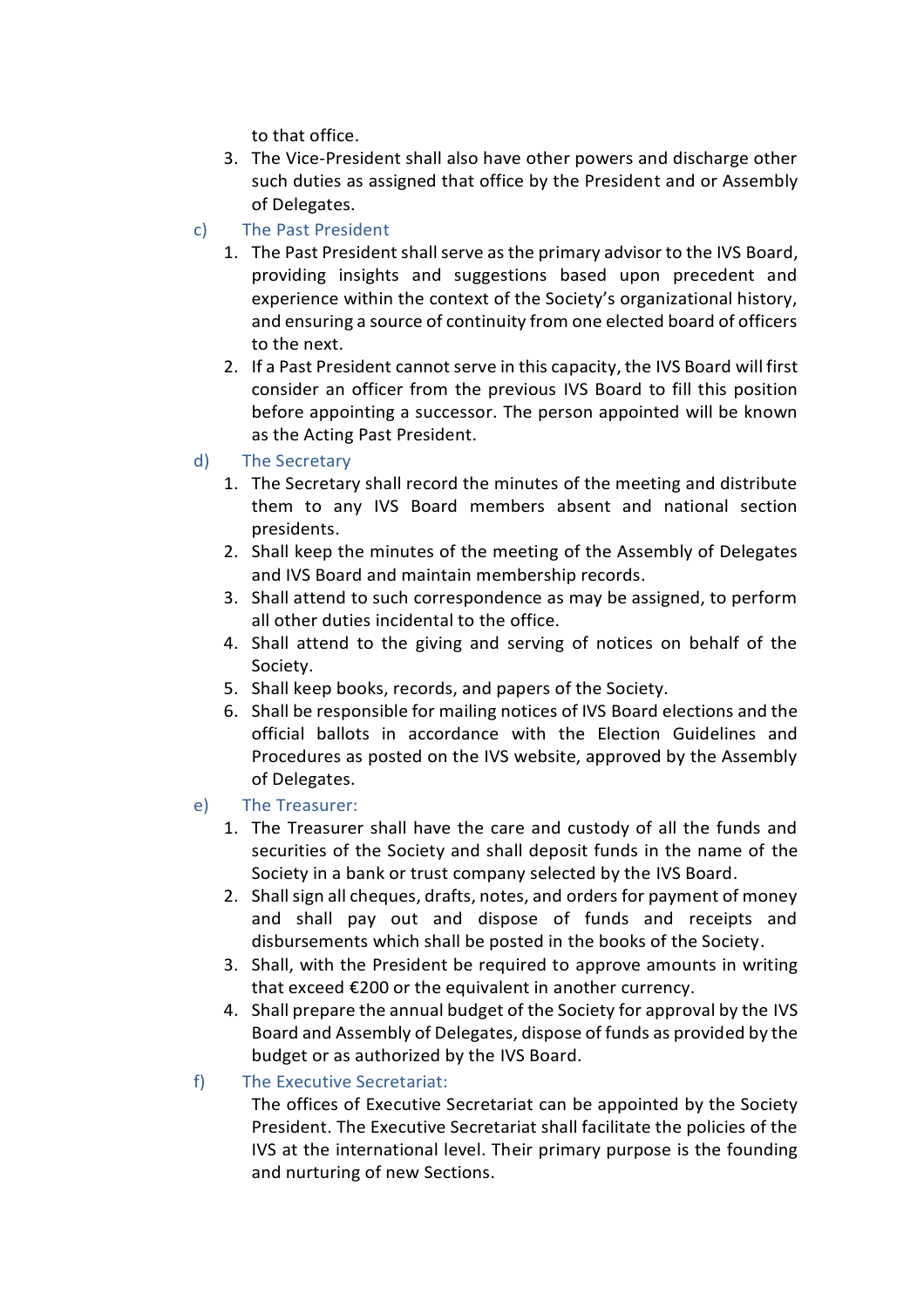#### 6. Ranking of Officers

The following rank of succession is established for the officers as far carrying out duties and fulfilling mandated obligations:

- a) President
- b) Vice-President
- c) Secretary
- d) Treasurer
- e) Past-President
- f) Executive Secretariat #1
- g) Executive Secretariat #2
- h) Representatives according to specific agreements (Acting as an Executive Secretary)

Executive Secretariat rank is based on years of service to the IVS Board; the one with the most will be Executive Secretariat #1. Should there be a tie in the number of years served, then the President shall designate the ranking of the Executive Secretariats. No more than 2 representatives per section are allowed.

If elected or appointed, all officers agree to abide to ethical business practices, and failure to do so will result in refusal and/ or termination of their representation on the board.

#### C. THE AUDITORS

An independent audit of the IVS will be carried out at the close of each IVS Board and before the onset of the new, i.e., every three years, to review the Society's books.

# III. SECTIONS

## A. MEMBERSHIP

Member Societies are independent organizations or corporations representing the vision, purpose, mission and values of the Society. Only organizations can be members of the IVS, these normally being groups of violists who have organized themselves in pursuit of the aims of the Society on behalf of their membership. A single individual is a member of a Section organization, not the IVS. The activities of the Sections must not be in contradiction with the activity of the society. As far as the regulation of their internal affairs is concerned, however, the sections shall be independent of the society.

- 1. Admission to Membership
	- a) The president of a newly organized or existing body of viola enthusiasts should request a membership or association (here stated as "membership") by sending a letter to the IVS secretary.
	- b) Only one section per country will be accepted.
	- c) The IVS Board will examine all requests for Society membership thoroughly before making a recommendation to the Assembly of Delegates for final approval based on the determination that potential Sections are in full compliance with the following requirements:
		- 1. A group of (minimum seven) viola enthusiasts who intend to work together for the good of the viola and following the principles of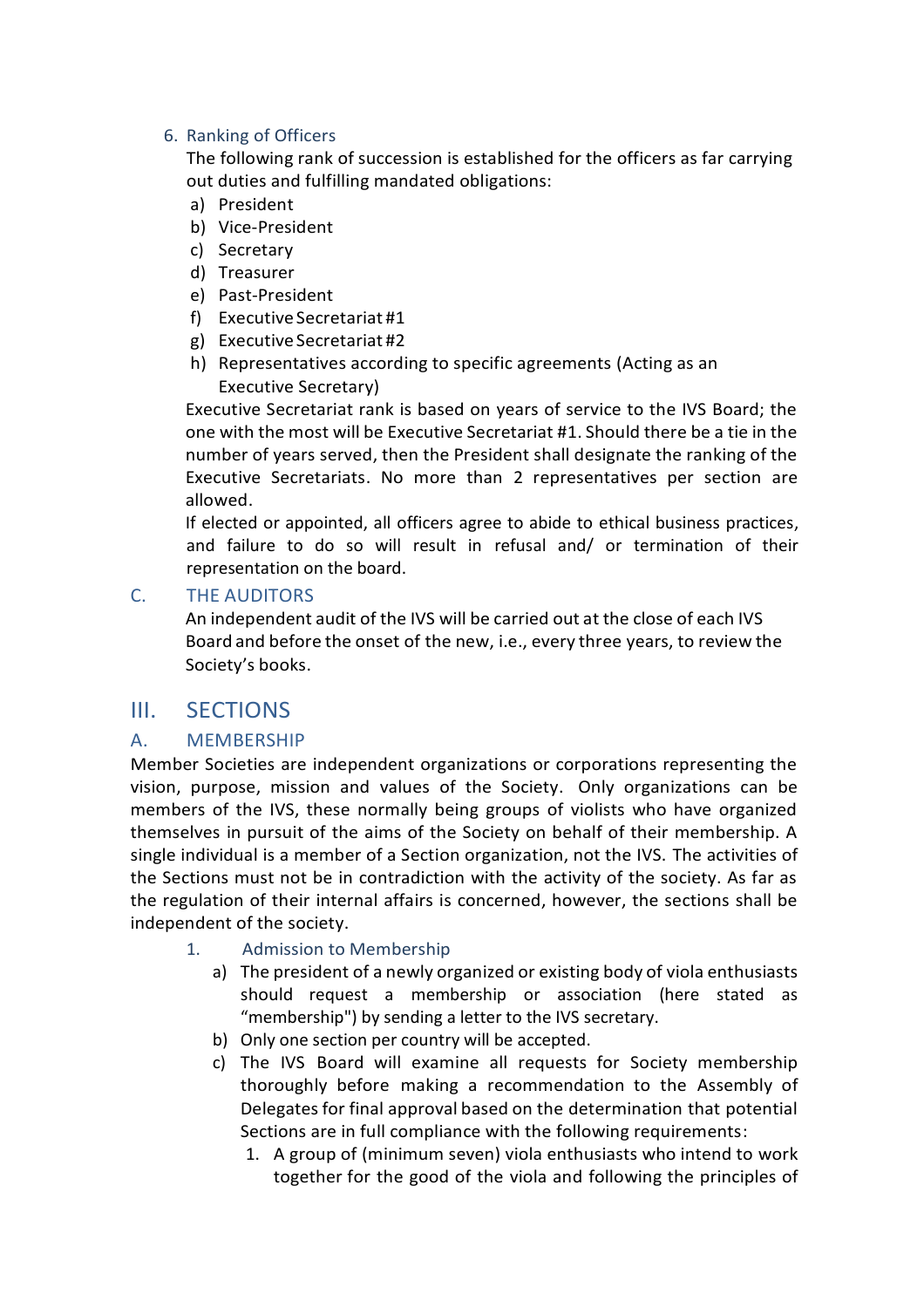the IVS.

- 2. A basic or provisional written constitution.
- 3. A body of constitutionally elected or appointed officers to include President, Vice-President, Secretary, and Treasurer. While this list of officers is recommended, latitude will be extended the member sections in combining office functions (i.e. Secretary-Treasurer), adding, or otherwise modifying office structure or titles in accordance with their ownneeds.
- 4. A statement signed by the Section President or organization representative acknowledging and accepting the aim of the IVS.
- 5. Each Section of the IVS needs to pay a yearly membership rate, which is 7% of the dues the Section has collected that year. However, for each Section there are minimum membership rates depending on the country's wealth according to HDR (Human Development Reports index ranking), as described below:
	- Category 1 (a minimum of €100): Norway, Switzerland,
		- Germany, Australia, Iceland, Sweden, Netherlands, Finland, Canada, New Zealand, UK, USA, Spain, France, Italy.
	- Category 2 (a minimum of €50): Poland, Portugal
	- Category 3 (a minimum of €30): Turkey, Thailand, Brazil, South Africa, China, Nigeria.
- 6. Membership or an association with IVS can be also acknowledged by an annual sponsorship or donation to an IVS supported activity, subject to an agreement between the donating section and IVS, and according to the size and status in the HDR.
- 2. Termination of Membership IVS Membership is terminated at such time as a Section:
	- a) Disbands or otherwise ceases to exist
	- b) Cancels it membership in writing three months before the end of a calendar year
	- c) Is excluded for important reasons, i.e. its reputation impairs the reputation of the IVS or it fails to pay membership fees without good cause for one year.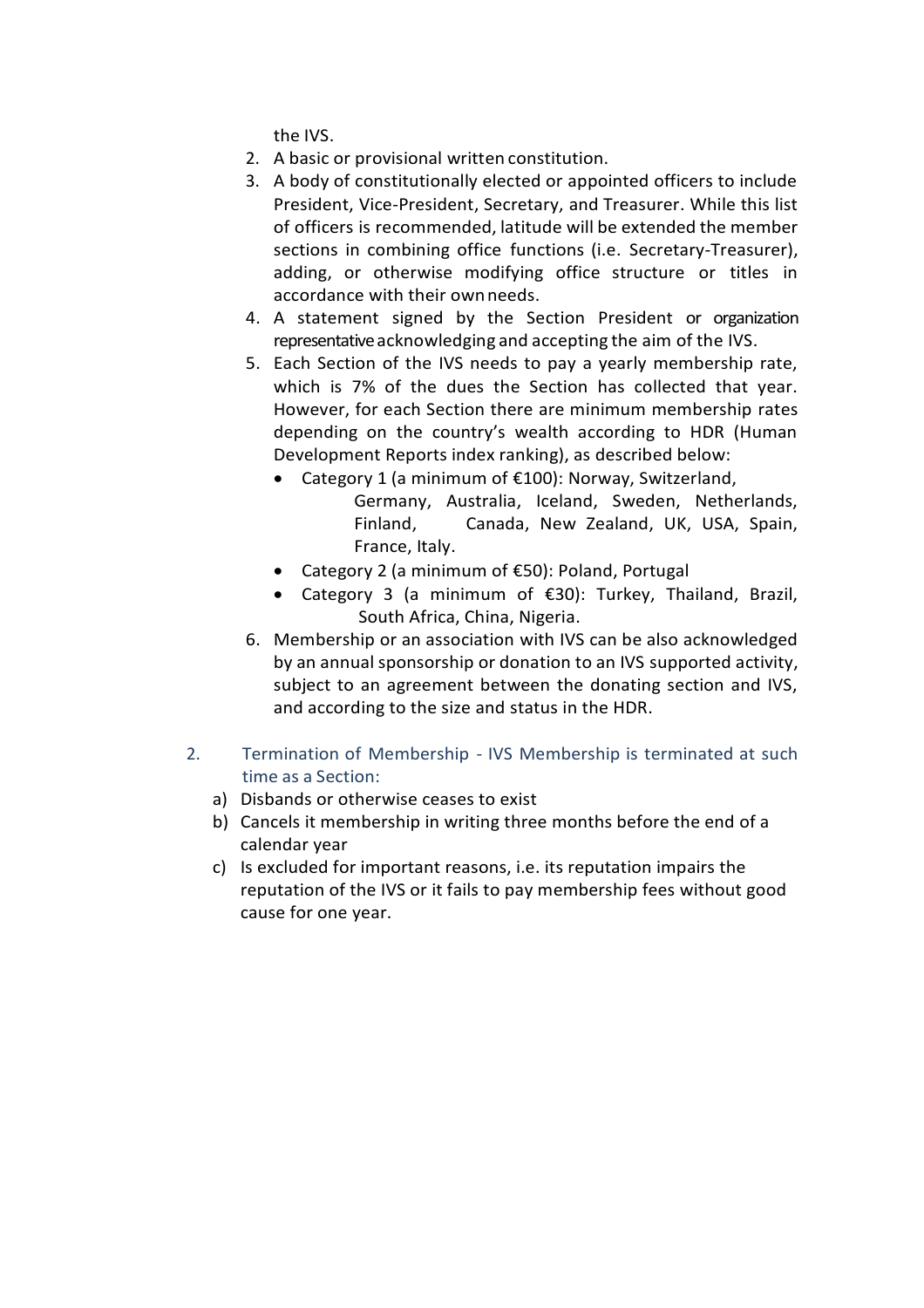### B. RIGHTS AND DUTIES OF SECTIONS

- 1. Rights All Sections with IVS membership are entitled to:
	- a) Be eligible to the IVS established financial support if hosting a congress.
	- b) Send representatives to the annual Assembly of Delegates where they have the right to vote according to the voting structure in paragraph IIA2a
	- c) To participate in the Society's decision-making processes according to the voting structure in paragraph IIA2a.
	- d) To full IVS support and use of its institutions, i.e. the Primrose International Viola Archive (PIVA).
	- e) one (1) free congress pass for the section President or his/ her representative in congress years.
- 2. Duties IVS membership carries certain responsibilities on the part of its Sections. These include:
	- a) Furthering the Purposes of the IVS to the best of their ability
	- b) Adhering closely to the Society's BYLAWS
	- c) Ensuring representation at scheduled and called meetings of the Assembly of Delegates; to submit topics of concern for the agenda; to study the agenda carefully and be prepared for discussion.
	- d) Implementing the decisions of the Assembly of Delegates
	- e) For sections hosting a congress, please follow the current Congress guidelines
	- f) Support of their own section president or representative to attend congresses and meetings if possible.

## C. THE INTERNATIONAL VIOLA SOCIETY ARCHIVE

The Primrose International Viola Archive (PIVA), housed in the Harold B. Lee Library of Brigham Young University, Provo, Utah, USA, is the official archive of the International Viola Society and repository of IVS records.

# IV. AWARDS

The Society will present four awards in its behalf, all designating outstanding contributions to the viola and/or the Society. These shall be the Silver Viola Clef, the Golden Viola Clef, Honorary Membership in the Society, and plaques or other suitable media. Nominations will be considered from any person affiliated with the IVS through one of its Sections.

- 1. The Silver Viola Clef will be awarded on an annual basis, one award per year, for outstanding contribution to the viola and/or the Society. Recipients will be selected by the IVS Board and require its two-thirds majority vote. The IVS Board may elect not to make an award for a given election cycle. (For example, the Silver Clef was not awarded in 1993, 1995, 1998, 1999, and 2000 and those years will never be awarded. In 2004 it was awarded for 2003 and 2004.)
- 2. The Golden Viola Clef may be awarded in very special circumstances to servants of the viola without peer for exceptionally distinguished and unique contributions to the viola. Recipients will be selected by the IVS Board and ratified by the Assembly of Delegates, requiring a three-quarters majority vote